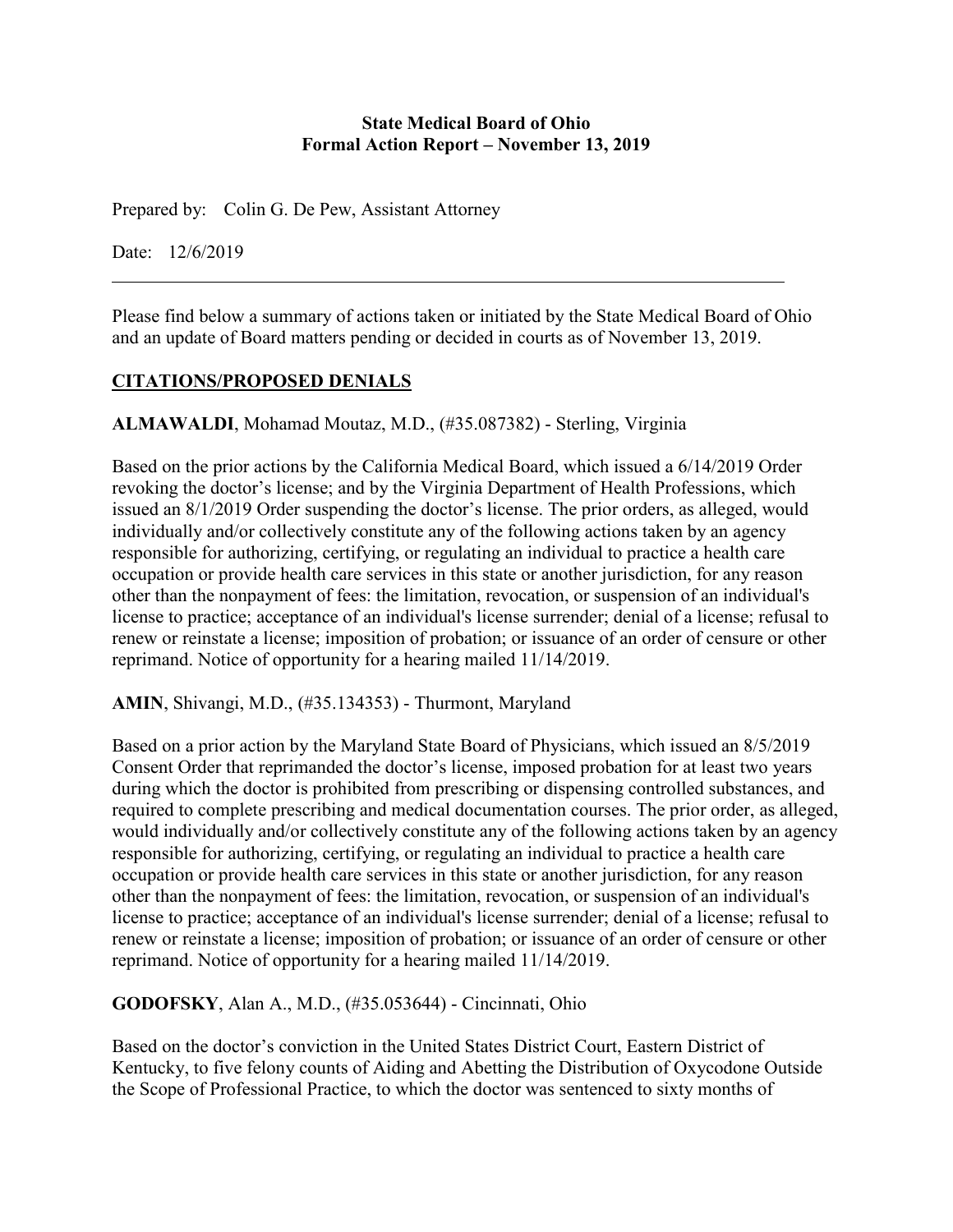incarceration, and a five hundred thousand dollar (\$500,000.00) fine. The conviction, as alleged, would constitute a plea of guilty to, a judicial finding of guilt of, or a judicial finding of eligibility for intervention in lieu of conviction for, a felony. Notice of opportunity for a hearing mailed 11/14/2019.

# **LIEBMAN**, Curt E., M.D., (#35.131236) - Santa Monica, California

Based on the doctor's submission of a 7/2/2018 renewal application, in which the doctor failed to disclose prior misdemeanor and/or felony convictions; and based on the prior actions by the Kentucky Board of Medical Licensure, which issued a 10/10/2018 Agreed Order, that placed the doctor's license on probation, and by the California Medical Board, which issued a 5/22/2019 Decision and Order which reprimanded the doctor and required completion of prescribing courses. All of the doctor's actions, as alleged, would individually and/or collectively constitute any of the following actions taken by an agency responsible for authorizing, certifying, or regulating an individual to practice a health care occupation or provide health care services in this state or another jurisdiction, for any reason other than the nonpayment of fees: the limitation, revocation, or suspension of an individual's license to practice; acceptance of an individual's license surrender; denial of a license; refusal to renew or reinstate a license; imposition of probation; or issuance of an order of censure or other reprimand; and also making a false, fraudulent, deceptive, or misleading statement in the solicitation of or advertising for patients; in relation to the practice of medicine and surgery, osteopathic medicine and surgery, podiatric medicine and surgery, or a limited branch of medicine; or in securing or attempting to secure any license or certificate to practice issued by the board. Notice of opportunity for a hearing mailed 11/14/2019.

# **RING**, Joseph John, D.O., (#34.008390) - Globe, Arizona

Based on a prior action by the Arizona Board of Osteopathic Examiners in Medicine and Surgery, which issued a 5/15/2019 Order, that placed the doctor on probation for three years, and required a preceptorship to oversee patient care, controlled substance prescribing and medical record keeping. The prior Order, as alleged, would individually and/or collectively constitute any of the following actions taken by an agency responsible for authorizing, certifying, or regulating an individual to practice a health care occupation or provide health care services in this state or another jurisdiction, for any reason other than the nonpayment of fees: the limitation, revocation, or suspension of an individual's license to practice; acceptance of an individual's license surrender; denial of a license; refusal to renew or reinstate a license; imposition of probation; or issuance of an order of censure or other reprimand. Notice of opportunity for a hearing mailed 11/14/2019.

# **SHARMA**, Rakesh, M.D., (#35.074089) - Hamilton, OH

Based on the doctor's plea of guilty in the United States District Court for the Southern District of Ohio to one felony count of Conspiracy to Commit Healthcare Fraud, to which the doctor was sentenced to twelve months in prison, followed by three years of supervised release, and ordered to pay a six thousand dollar (\$6,000.00) fine, and restitution in the amount of four hundred and ten thousand two hundred and seventy six dollars and seventy six cents (\$410,276.76). The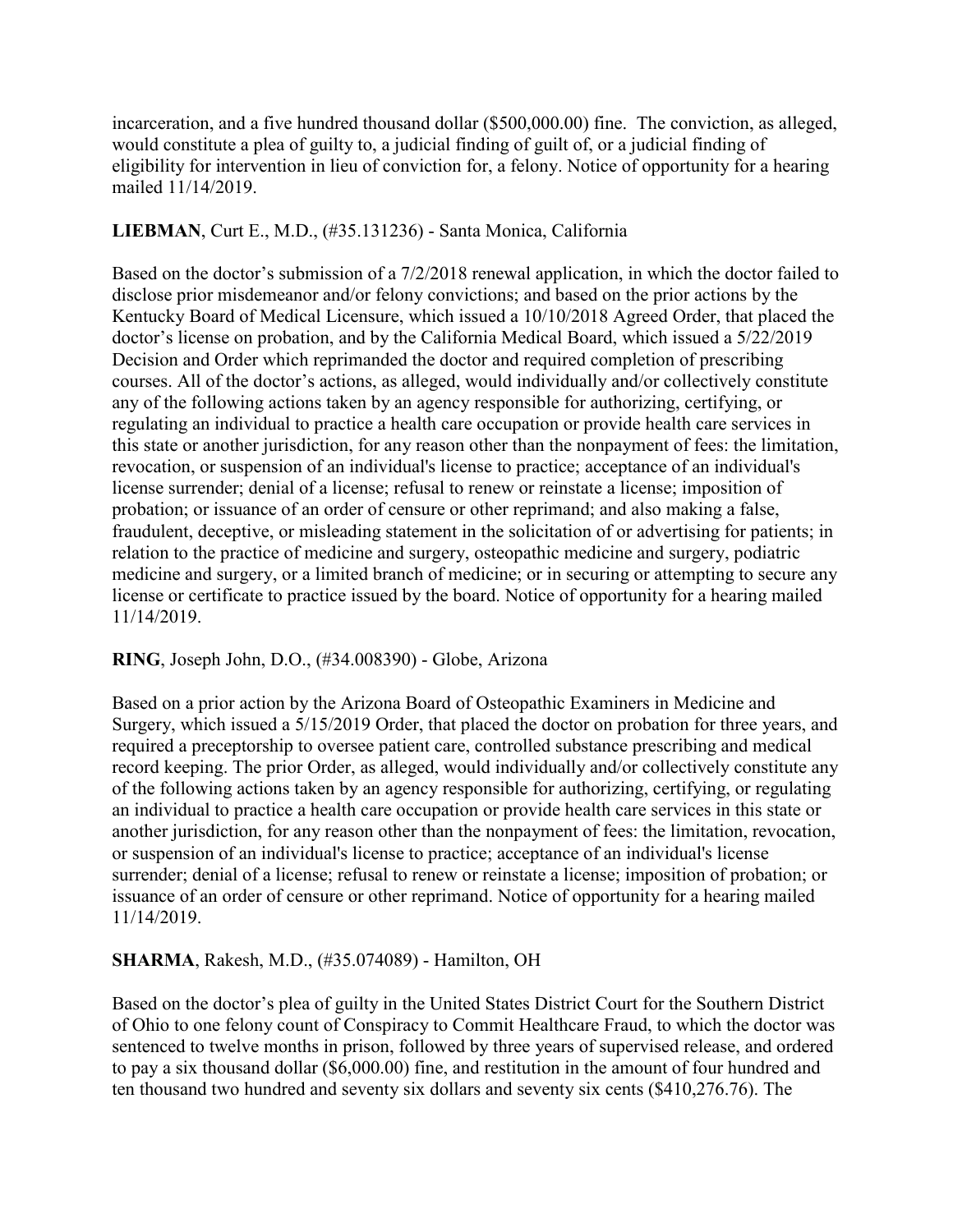conviction, as alleged, would individually and/or collectively constitute a plea of guilty to, a judicial finding of guilt of, or a judicial finding of eligibility for intervention in lieu of conviction for, a felony. Notice of opportunity for a hearing mailed 11/14/2019.

# **NON-DISCIPLINARY CITATIONS**

**PENRICE**, Leah Q., M.T., (#33.016375) - Toledo, Ohio (Non-Disciplinary)

Based on the massage therapist's submission of an application for restoration of license to practice massage therapy; and on the fact the massage therapist has not been engaged in the active practice of massage therapy for more than two years. Notice of opportunity for a hearing mailed 11/14/2019.

**RUBENSTEIN**, Brian G., M.T., (#33.017658) - Akron, Ohio (Non-Disciplinary)

Based on the massage therapist's submission of an application for restoration of license to practice massage therapy; and on the fact the massage therapist has not been engaged in the active practice of massage therapy for more than two years. Notice of opportunity for a hearing mailed 11/14/2019.

**TURKOVICH**, Lisa M., M.T., (#33.010312) - Brecksville, Ohio (Non-Disciplinary)

Based on the massage therapist's submission of an application for restoration of license to practice massage therapy; and on the fact the massage therapist has not been engaged in the active practice of massage therapy for more than two years. Notice of opportunity for a hearing mailed 11/14/2019.

# **FINAL ORDERS**

**EDEL**, Thomas Bernard, M.D., (#35.058044) - Avon Lake, Ohio

License to practice medicine and surgery limited and restricted as follows: not to perform invasive procedures, including all cardiac electrophysiology procedures. Based on the finding that the doctor is not currently capable of practicing according to acceptable and prevailing standards of care by reason of mental illness or physical illness, including, but not limited to, physical deterioration that adversely affects cognitive, motor, or perceptive skills. Order effective 11/14/2019.

**GRUSD**, Ronald Selwyn, M.D., (#35.040650) - Los Angeles, California

License to practice medicine and surgery permanently revoked. Based on the finding that the doctor's conviction in the United State District Court, Southern District of California to thirtynine felonies, including Health Care Fraud, Conspiracy to Commit Honest Services Mail Fraud, Honest Services Mail Fraud, Honest Services Wire Fraud, and violations of the Travel Act, and on prior actions by the Texas Medical Board, which issued a December 14, 2018 Order, and the Medical board of California, which issued a December 21, 2019 Notice of Automatic Suspension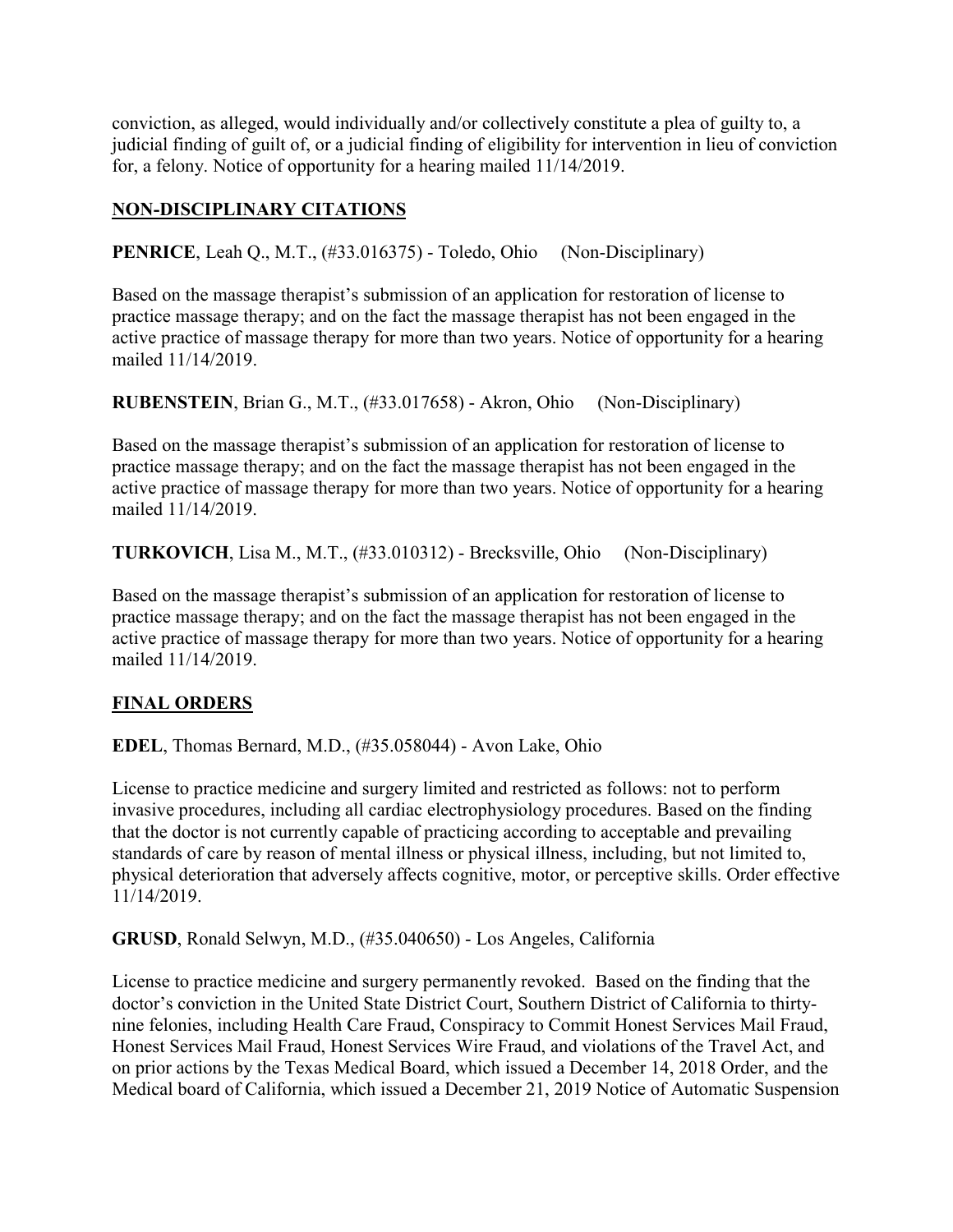of License; individually and or collectively, constitute: a plea of guilty to, a judicial finding of guilt of, or a judicial finding of eligibility for intervention in lieu of conviction for, a felony; and any of the following actions taken by an agency responsible for authorizing, certifying, or regulating an individual to practice a health care occupation or provide health care services in this state or another jurisdiction, for any reason other than the nonpayment of fees: the limitation, revocation, or suspension of an individual's license to practice; acceptance of an individual's license surrender; denial of a license; refusal to renew or reinstate a license; imposition of probation; or issuance of an order of censure or other reprimand. Order effective 11/14/2019. (Journal Entry-No Hearing Requested).

# **ZAINO**, John Paul, M.D., (#35.073638) - Xenia, Ohio

Commencing on 31st day following the effective date of the order, the doctor's license to practice medicine and surgery is indefinitely suspended and subject to conditions for reinstatement, and probationary terms and conditions for at least two years. Doctor is prohibited from admitting new patients during the 31-day interim. Based on the finding that with respect to one specified patient, the doctor violated the Board's rules prohibiting sexual misconduct with patients; and on allegations that the doctor's conduct departed from or failed to conform to minimal standards of care of similar practitioners under the same or similar circumstances, whether or not actual injury to a patient is established. Order effective 11/14/2019.

# **CONSENT AGREEMENTS**

# **BJARKE**, Chris, M.D., (#35.132483) - Renton, Washington

License to practice medicine and surgery reprimanded, and fined five thousand dollars (\$5,000.00). Based on the doctor's admission that a prior action by the California Medical Board, Department of Consumer Affairs, individually and or collectively, constitute any of the following actions taken by an agency responsible for authorizing, certifying, or regulating an individual to practice a health care occupation or provide health care services in this state or another jurisdiction, for any reason other than the nonpayment of fees: the limitation, revocation, or suspension of an individual's license to practice; acceptance of an individual's license surrender; denial of a license; refusal to renew or reinstate a license; imposition of probation; or issuance of an order of censure or other reprimand. Agreement effective 11/13/2019.

# **BRAUER**, Robert J., D.O., (#34.007242) - Chagrin Falls, Ohio

License to practice osteopathic medicine and surgery indefinitely suspended, but not less than ninety days, fined eight thousand dollars (\$8,000.00), and subject to general probationary requirements, and conditions for reinstatement. Based on the doctor's admission that his conviction in the Cuyahoga County Court of Common Pleas, Cuyahoga County, Ohio, to two third-degree misdemeanors, to wit: Prohibitions, Restriction on Obtaining Further Information, individually, and or collectively, constitute a plea of guilty to, a judicial finding of guilt of, or a judicial finding of eligibility for intervention in lieu of conviction for, a misdemeanor committed in the course of practice; and the commission of an act that constitutes a felony in this state, regardless of the jurisdiction in which the act was committed. Agreement effective 11/13/2019.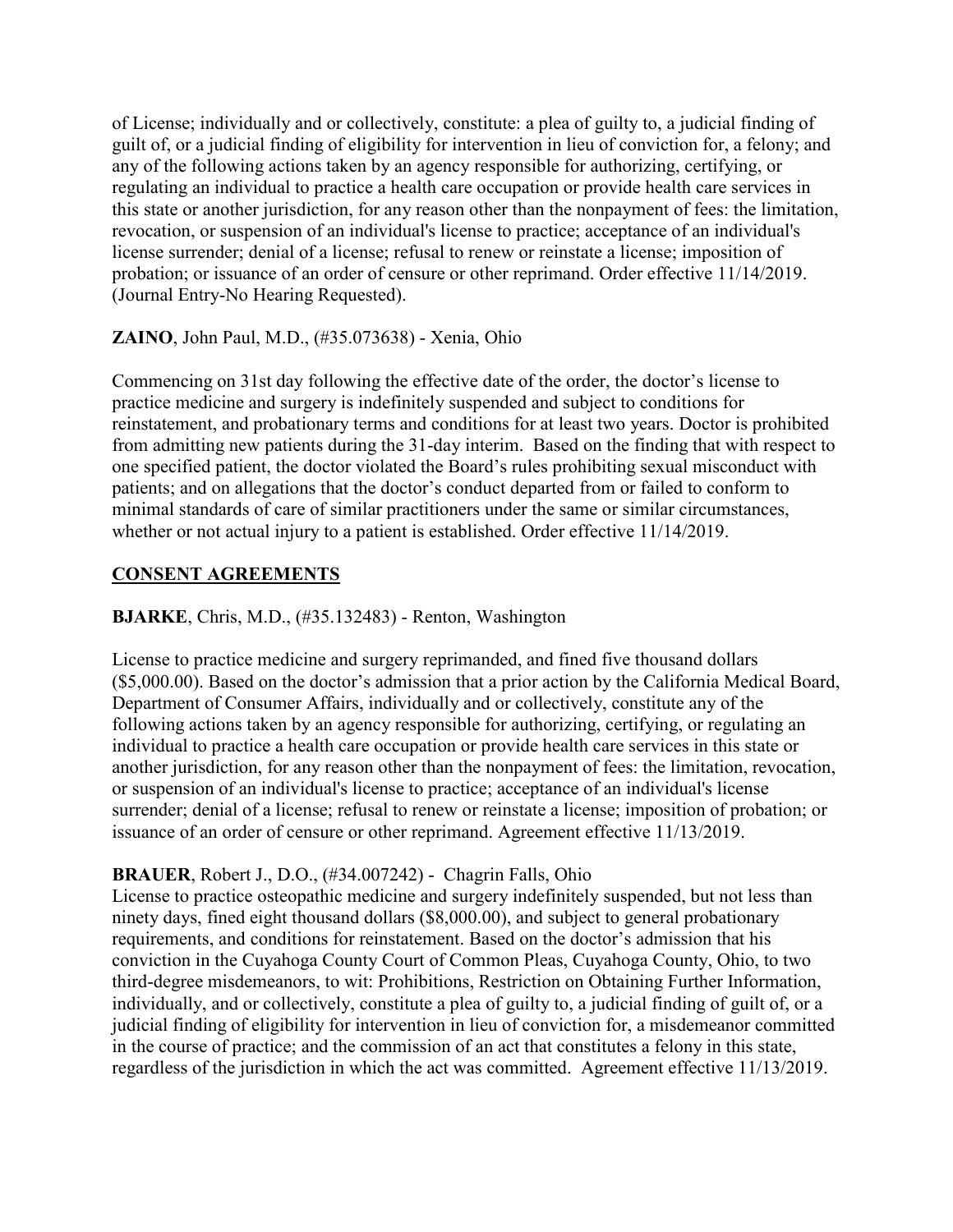# **RASMUSSEN**, Robert D., D.O., (#34.005755) - Richfield, Ohio

License to practice osteopathic medicine and surgery reprimanded, fined two thousand five hundred dollars (\$2,500.00); and subject to probationary requirements. Based on that doctor's admission that with respect to the care and treatment of two patients, the doctor, in the course of practice, authorized prescriptions for controlled substances without completing and maintaining accurate medical records, which individually and/or collectively constitute violating or attempting to violate, directly or indirectly, or assisting in or abetting the violation of, or conspiring to violate, any provisions of this chapter or any rule promulgated by the board, to wit: Rule 4731-11-02, Ohio Administrative Code; and constitutes a failure to maintain minimal standards applicable to the selection or administration of drugs, or failure to employ acceptable scientific methods in the selection of drugs or other modalities for treatment of disease; and constitutes the selling, giving away, personally furnishing, prescribing, or administering drugs for other than legal and legitimate therapeutic purposes or a plea of guilty to, a judicial finding of guilt of, or a judicial finding of eligibility for intervention in lieu of conviction of, a violation of any federal or state law regulating the possession, distribution, or use of any drug; and a departure from, or the failure to conform to, minimal standards of care of similar practitioners under the same or similar circumstances, whether or not actual injury to a patient is established. Agreement effective 11/13/2019.

**RYAN**, Jon P., D.O., (#34.008006) - Dayton, Ohio

License to practice osteopathic medicine and surgery indefinitely suspended, but not less than one hundred and eighty days, fined one thousand dollars (\$1,000.00), and subject to general probationary requirements, and conditions for reinstatement. Based on the doctor's admission that when he relapsed on drugs and alcohol and subsequently entered in-patient treatment, his actions individually and/or collectively constitute an impairment of ability to practice according to acceptable and prevailing standards of care because of habitual or excessive use or abuse of drugs, alcohol, or other substances that impair ability to practice; and the making of a false, fraudulent, deceptive, or misleading statement in the solicitation of or advertising for patients; in relation to the practice of medicine and surgery, osteopathic medicine and surgery, podiatric medicine and surgery, or a limited branch of medicine; or in securing or attempting to secure any license or certificate to practice issued by the board. Agreement effective 11/13/2019

# **SIMMONS**, Luke, M.D. (#57.245466) - Columbus, Ohio

License to practice medicine and surgery indefinitely suspended, but not less than ninety days, and subject to general probationary requirements, and conditions for reinstatement. Based on the doctor's admission that when he relapsed on alcohol, his actions individually and/or collectively constitute an impairment of ability to practice according to acceptable and prevailing standards of care because of habitual or excessive use or abuse of drugs, alcohol, or other substances that impair ability to practice. Agreement effective 11/13/2019

# **VOLUNTARY PERMANENT SURRENDERS, RETIREMENTS, REVOCATIONS, WITHDRAWALS**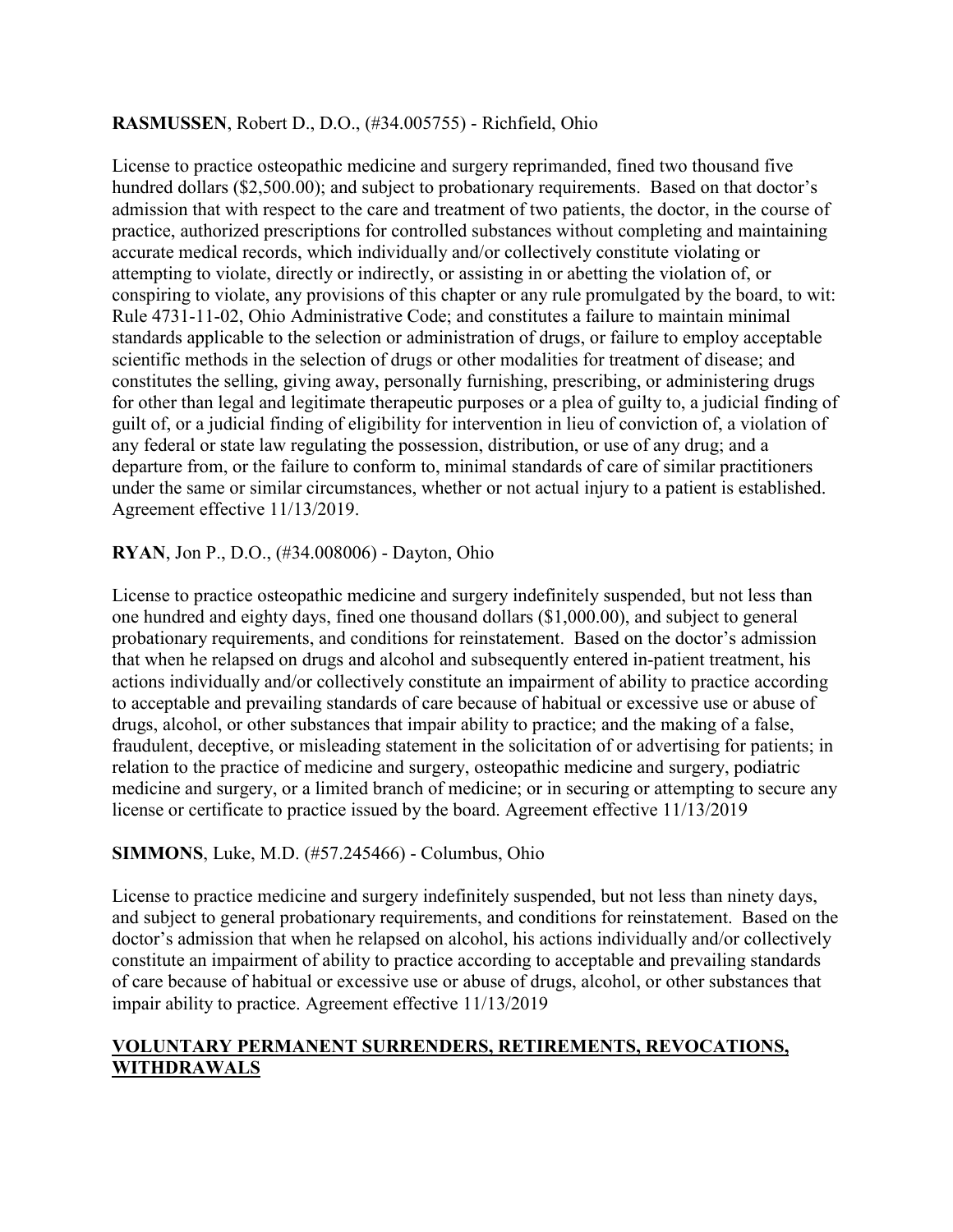# **CONTRERAS**, Crystal Leann, R.C.P., Applicant - Forth Worth, Texas

Application for a license to practice respiratory care permanently withdrawn. Based on the applicant's admission that when she submitted an application to practice as respiratory care professional, in which the applicant disclosed she entered into a Plea Agreement and was found guilty, in the United States District Court, Northern District of Texas, San Angelo Division; and based on the applicant's failure to respond to Board interrogatories; all of which individually and/or collectively constitute a plea of guilty to, a judicial finding of guilt of, or a judicial finding of eligibility for intervention in lieu of conviction for, a felony; and a failure to cooperate in an investigation conducted by the board, including failure to comply with a subpoena or order issued by the board or failure to answer truthfully a question presented by the board in an investigative interview, an investigative office conference, at a deposition, or in written interrogatories. Based on Agreement effective 11/13/2019.

**MADSEN**, Terry Douglas, M.D., (#35.083939) - Richardson, Texas

Permanent revocation and surrender of license to practice medicine and surgery authorized by doctor in lieu of formal disciplinary proceedings pursuant to Section 4731.22(B)(22), Ohio Revised Code. Agreement effective 11/13/2019.

**MURPHY**, Bradford James, D.O., (#34.003015) - Kettering, Ohio

Permanent revocation and surrender of license to practice osteopathic medicine and surgery authorized by doctor in lieu of formal disciplinary proceedings pursuant to Section 4731.22(B)(26), Ohio Revised Code. Agreement effective 11/13/2019.

**PRICE**, Franklin B., M.D., (#35.030162) - Gates Mills, Ohio

Voluntary permanent retirement of license to practice medicine and surgery authorized by doctor in lieu of further investigation into a possible violation of Section 4731.22(19), Ohio Revised Code. Agreement effective 11/13/2019.

# **PROBATIONARY REQUESTS AND MODIFICATIONS**

**ALEXANDER**, Michael Anthony, D.O., (#34.013093) - Kilmarnock, Virginia

Doctor's request for approval of the ethics course, granted by vote of the Board on 11/13/2019.

**BANGERT**, Michael Theodore, M.D., (#35.123521) - Jacksonville, Florida

Doctor's request for approval of monitoring physician, granted by vote of the Board on 11/13/2019.

**GERRITSEN**, Ryan Lee, M.D., (#35.138042) - Chardon, Ohio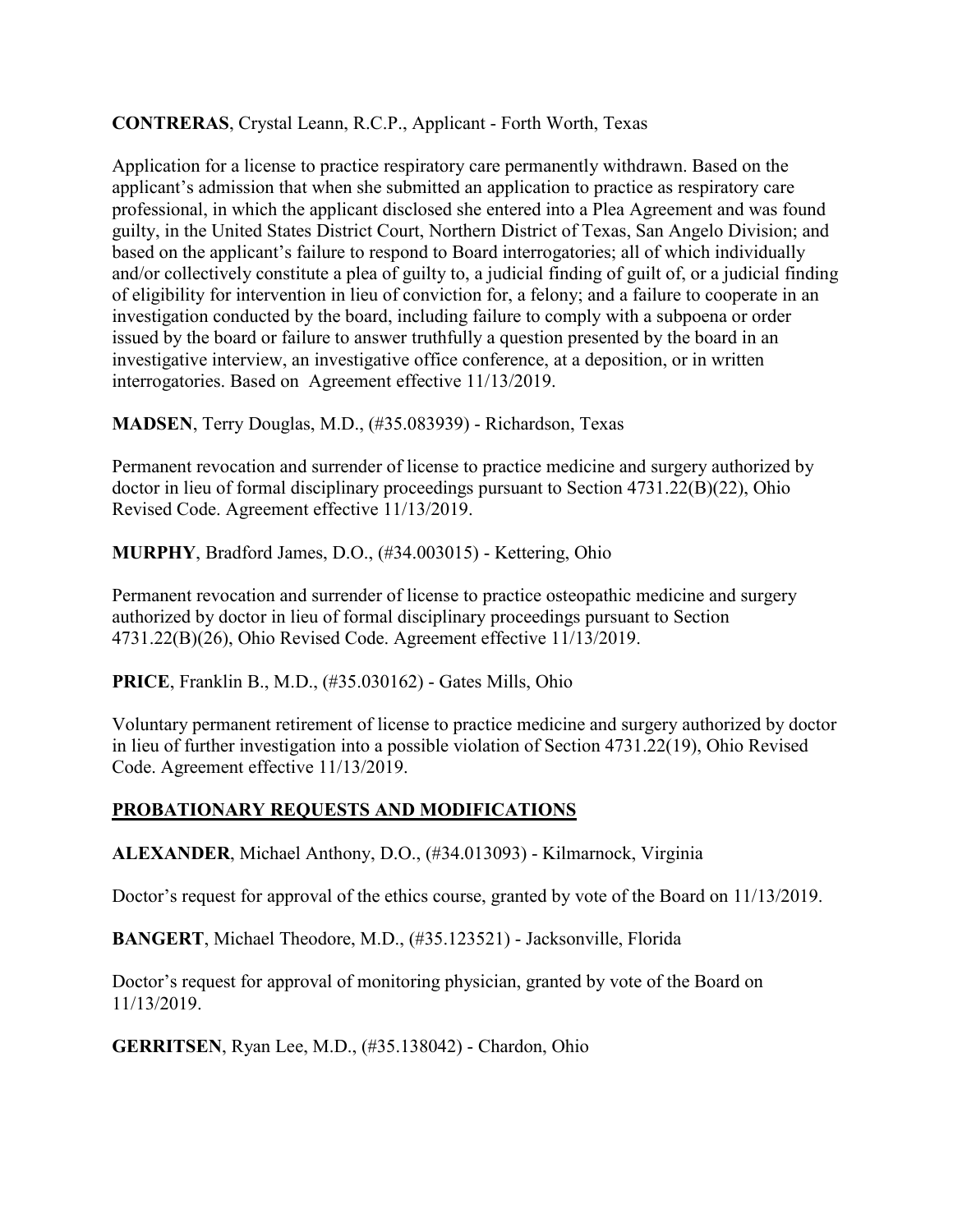Doctor's request for approval of a drug testing and recovery meeting monitoring program, granted by vote of the Board on 11/13/2019.

**JENKS**, Brenden Patrick, M.D., (#57.248438) - Cleveland Heights, Ohio

Doctor's request for approval of treating psychologist, granted by vote of the Board on 11/13/2019.

**RINGENBACH**, Laura Ann, R.C.P., (#RCP.15979) - Dalton, Ohio

Respiratory care professional's request for approval of treatment plan, granted by vote of the Board on 11/13/2019.

# **PROBATION TERMINATED**

**ADIB**, Malak S., M.D. (#35.070170) - Kettering, Ohio

Doctor's request for release from the terms of the 11/8/2017 Consent Agreement granted by vote of the Board on 11/13/2019. Release effective immediately.

**BREZNY**, Steven Francis, M.D., (#35.081093) - Columbus, Ohio

Doctor's request for release from the terms of the 5/14/2014 Amended Board Order, granted by vote of the Board on 11/13/2019. Release effective 11/25/2019.

**DAVIS**, Tina Maria, M.T., (#33.020449) - Paris, Ohio

Massage therapist's request for release from the terms of the 11/14/2018 Consent Agreement, granted by vote of the Board on 11/13/2019. Release effective 11/14/2019.

**DIZECHI**, Soaman, D.O., (#34.013085) - Columbus, Ohio

Doctor's request for approval of ethics course; and release from the terms of the 9/11/2019 Consent Agreement, granted by vote of the Board on 11/13/2019. Release effective immediately.

**GROTHAUS**, Matthew Christian, M.D., (#35.087589) - Bryan, Ohio

Doctor's request for release from the terms of the 9/11/2019 Consent Agreement, granted by vote of the Board on 11/13/2019. Release effective immediately.

**WHITE**, Christopher Robert, M.D., (#35.074150) - Lewiston, New York

Doctor's request for release from the terms of the 11/8/2017 Step II Consent Agreement, granted by vote of the Board on 11/13/2019. Release effective immediately.

# **COURT ACTIONS**